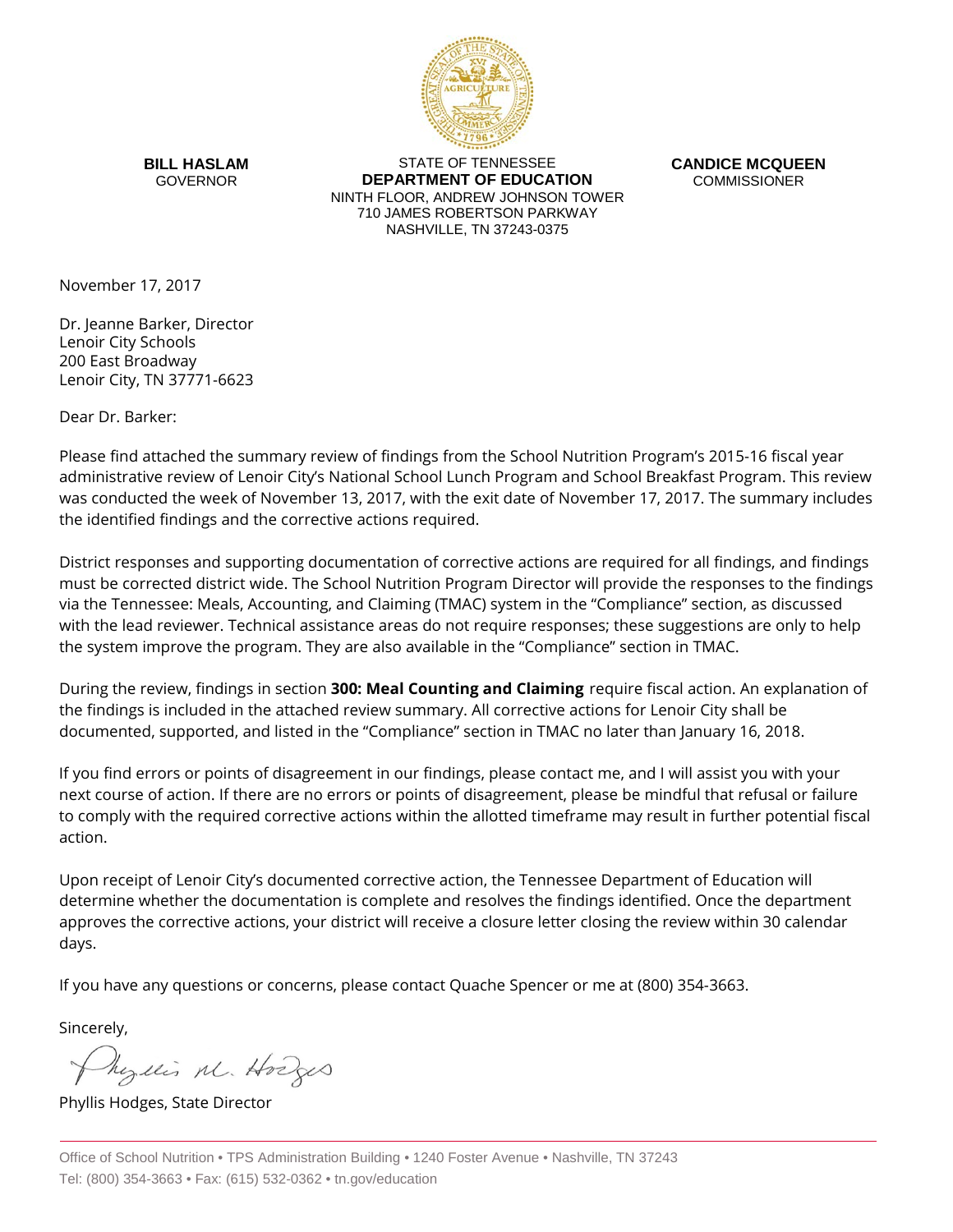

## **Lenoir City (531) Review ID: 810 Exit Conference Date: 11/17/2017**

Review Year: 2018 Month of Review: September Lead Reviewer: Phyllis Hodges

| <b>Findings ID</b><br><b>Finding Description</b><br><b>Required Corrective Action</b><br>Area |  |
|-----------------------------------------------------------------------------------------------|--|
|-----------------------------------------------------------------------------------------------|--|

## **SFA - Level Findings**

| 700 - Resource<br>Management                   | $V-0700$ | The ending balance for 2016-<br>17 on the TMAC financial<br>report did not match the<br>balance stated on the district's<br>financial reports.                                                        | Investigate the discrepancy and correct the<br>report if necessary.<br>Upload detailed documentation supporting<br>the corrections needed.                                                                                  |
|------------------------------------------------|----------|-------------------------------------------------------------------------------------------------------------------------------------------------------------------------------------------------------|-----------------------------------------------------------------------------------------------------------------------------------------------------------------------------------------------------------------------------|
| <b>Resource Mgt</b><br>Comprehensive<br>Review | V-RMCRF  | Adult lunch meals were not<br>priced correctly and in<br>accordance with FNS<br>Instruction 782-5. The SFA was<br>charging \$3.50 in 2016-17 and<br>should have been charging a<br>minimum of \$3.55. | Increase the adult lunch price for the<br>remainder of the 2017-18 school year so that<br>the price is 3.68 at a minimum or plan to<br>raise the price for the 2018-19 school year.<br>Upload proof of the increased price. |

## **Site - Level Findings: Lenoir City Middle (0010)**

| 300 - Meal<br>Counting and<br>Claiming -<br><b>Breakfast</b> | $V-0300$   | The meal counts taken from<br>the school reports did not<br>match the accuclaim report at<br>the district level that is used to<br>generate monthly<br>reimbursement. | Investigate the discrepancy and determine<br>the solution.<br>Upload documentation that the issue has<br>been resolved.                                                                                |
|--------------------------------------------------------------|------------|-----------------------------------------------------------------------------------------------------------------------------------------------------------------------|--------------------------------------------------------------------------------------------------------------------------------------------------------------------------------------------------------|
| 300 - Meal<br>Counting and<br>Claiming -<br>Lunch            | $V-0300$   | The meal counts taken from<br>the school reports do not<br>match the accuclaim report at<br>the district level that is used to<br>generate monthly<br>reimbursement.  | Investigate the source of the discrepancy.<br>Correct the function in the software that is<br>creating the discrepancy and upload<br>documentation that the source of the error<br>has been corrected. |
| 400 - Meal<br>Components<br>and Quantities                   | $V - 0400$ | The planned menu quantities<br>for the vegetable component<br>did not meet meal pattern                                                                               | Create a procedure to ensure that planned<br>quantities for each component meet the<br>meal pattern for all meals. Develop a recipe                                                                    |